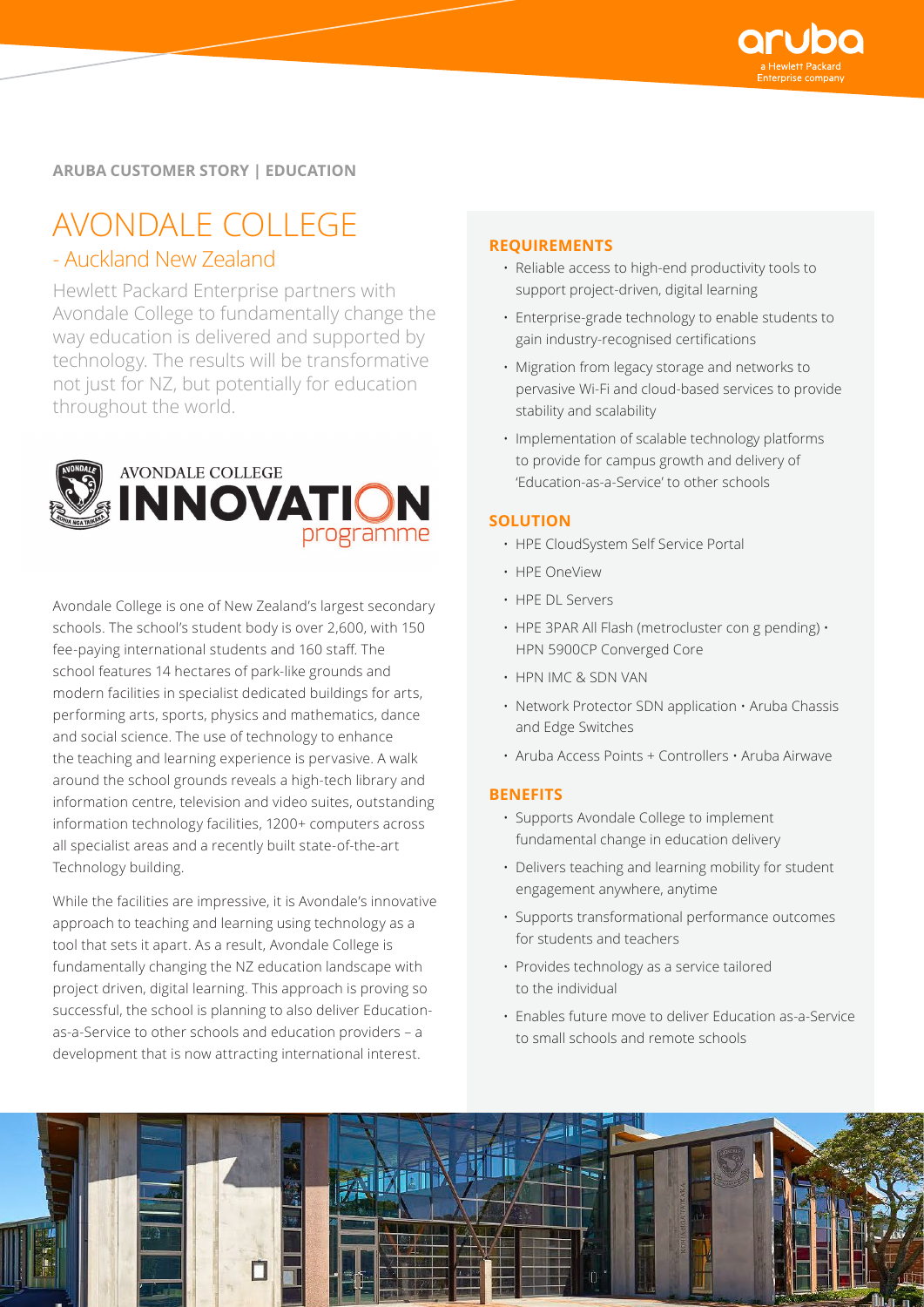# **SUPPORTS AVONDALE COLLEGE TO IMPLEMENT FUNDAMENTAL CHANGE IN EDUCATION DELIVERY**

Avondale College has pioneered the application of a different way of teaching with project style learning. It has applied this approach to a fundamentally new way of operating the Cambridge IGCSE and New Zealand NCEA curricula. Students are challenged to define a project that will have a meaningful impact on the school or student's community, and then design a solution using leading edge industrial tools such as Autodesk and Adobe along with Microsoft tools such as Visual Studio. Students love it.

Avondale College Principal Brent Lewis explains: "The world has moved on. If your students are way ahead of teachers in understanding technology, teaching and learning becomes boring, not engaging. We decided to develop a programme based around knowledge creation to make learning far more relevant to today's students."

The approach involves working on a project brief, with the application of system, design and critical thinking techniques to model societal behaviours and analyse the problem before then proceeding to design a solution. Students research, collaborate and use software to drive project design and delivery. Students also earn internationally benchmarked, adult industry certifications integrated into the syllabus.

Along with ground breaking device mobility initiatives, Avondale College also digitises resources wherever possible to facilitate self-service access so students can work at different paces, different locations and different times of day.

"We have enabled students to record and analyse progress. Students can also click-on-screen at any time to ask for help from teachers. Students are no longer reluctant to ask for help because they can see on-screen validation of progress and they can access teaching assistance easily at the point of relevance in their project," says Avondale's Paul McCLean.

"It's not just students that benefit," Principal Brent Lewis continues. "Teaching activity has changed from instructor led to real time engagement with transparent monitoring of progress. Teachers can see how much time students are spending on particular applications and tasks, and can plan targeted interventions. It is a data-rich teaching environment supported by robust classroom management tools."

## **DELIVERS TEACHING AND LEARNING MOBILITY FOR STUDENT ENGAGEMENT ANYWHERE, ANY TIME**

Avondale College's success has been driven by inspired education leadership and supported by focussed technology changes to make it all possible. Reliability, performance and scale were identified as the three key challenges to address.

Aruba, a Hewlett Packard Enterprise company, and Avondale, worked together to identify network constraints and design a solution to support Avondale's ground- breaking use of technology in education.

## **Providing a robust network to meet surging demand**

The old network simply couldn't cope with demand. Wi-Fi coverage was good in some parts of the school and virtually non-existent in others. Disparate storage systems for teaching materials were also at capacity.

"We were achieving amazing outcomes with technology in the classroom and as a result we had the largest number of Microsoft licenses in the NZ school licensing system, but our infrastructure had reached its limits," says Paul McClean. "The scale of change we have achieved together with Aruba is dramatic. The new digital learning environment features significant compute power, significant storage, along with a large set of credible applications so both students and teachers work on a platform that is rich, on premises and cloud-based, but most importantly, industry ready."

## **Taking a different approach to devices in schools**

Some schools choose a Bring Your Own Device approach and ask staff and students to purchase their own laptop or tablet. However Avondale College acknowledged the strong socio economic arguments against expecting families to bear additional expenses for technology. The costs would simply have been prohibitive for many families. Aruba helped Avondale College to enable 800-series desktops in classrooms to work on Wi-Fi instead. Removing the need for 'the last 10 metres of cable' enabled significant savings in the number and capacity of switches that needed to be deployed. The school now intends to move all students and teachers towards a range of commercial-grade devices for mobility – something that was only made possible with the high density Wi-Fi coverage now available throughout the school.

#### **Outstanding educational outcomes**

Avondale College's technology-enabled learning has not only transformed education delivery, it has transformed education outcomes for students. With a school community traditionally challenged by socio-economic constraints, Avondale College students are now performing on the world stage. Indigenous Maori students nationally achieve lower university entrance rates but Avondale College students are defying that trend with university entrance rates consistently above the (non-Maori) national average.